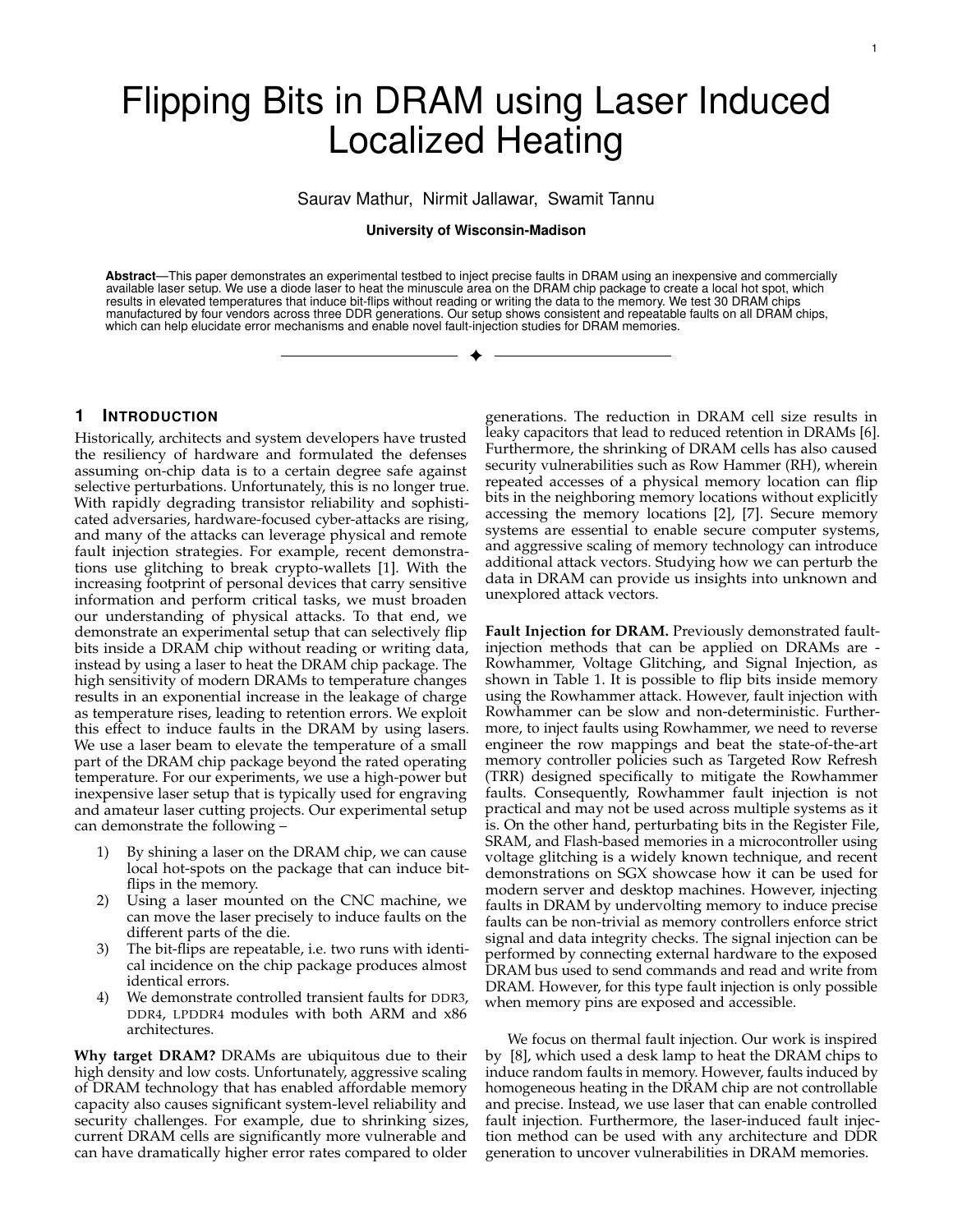| <b>Fault Injection Method</b> | <b>Fault Injection in DRAM</b> | Limitation                            | Precision | <b>Fault Injection Speed</b> |
|-------------------------------|--------------------------------|---------------------------------------|-----------|------------------------------|
| Row Hammer [2]                | Demonstrated                   | Obfuscated row mapping                | Moderate  | Slow                         |
| Voltage Glitching [3], [4]    | Not demonstrated               | Memory controller checks <sup>1</sup> | Low       | Slow                         |
| Signal Injection [5]          | Demonstrated                   | Intrusive and high overhead           | Low       | Unknown                      |
| This work                     | Demonstrated                   | Chip specific laser tune up           | High      | Fast                         |

TABLE 1

Summary of Fault Injection Methods for DRAM

# **2 LASER-BASED FAULT INJECTION FOR DRAM**

In this section, we will discuss the principle of laser-induced fault-injection, and the motivation for using it on DRAM chips.

## **2.1 DRAM Faults at Elevated Temperatures**

DRAM cells are vulnerable to an increase in operating temperature(-40° to 100°). Prior work shows that an increase in operating temperature can significantly increase the error rate of DRAM [9]. In addition, recent studies show vulnerability to Row Hammer errors amplifies with increasing temperatures or within specific temperature ranges [10]. The probability of a DRAM cell failure increases with higher temperatures, especially for weaker memory cells prone to bit-flips due to fabrication defects. We leverage this phenomenon to inject faults by increasing the DRAM temperature.

#### **2.2 Lasers for Inducing Bit-Flips in DRAM**

The prior work on DRAM characterization focuses on understanding DRAM behavior within the specified operating temperature range. In this paper, we focus on using localized heating that selectively elevates the temperature of the minuscule area on the chip package beyond the operating temperature.

For performing fault injection, we shine a laser beam with 425nm wavelength on a DRAM chip. The laser emits monochromatic light which is focused using a lens to create a sharp spot on the chip package surface. The light incident on the chip is absorbed by the package surface, elevating the temperature in a small area. Typically, laser engravers/cutters utilize elevated temperatures to burn off a layer of surface material. By controlling the laser power and duration, we can control the temperature and area of the hot-spot.

## **2.3 Advantage of Laser-Induced Faults**

Not all DRAM cells are created equal. DRAM cell retention has a large variance. On the DRAM die, there are weak memory cells that have significantly lower retention time and a higher chance of failure. On average, the retention time reduces with the increasing temperature due to increased charge leakage. We leverage this phenomenon to induce bit flips by locally heating the DRAM die using lasers.

Unlike injecting faults on the address or data bus, the laser-induced faults can be induced spatially over almost all the address space. Furthermore, using a laser, we can cause bit-flips with a significantly faster rate in the targeted area of the memory. As the faults are induced by heating the parts of the DRAM package beyond the operating temperatures, even the most conservative DRAM refresh strategies are not enough to prevent errors in the memory.

Moreover, the rate of induced faults does not depend on knowing the internals of DRAM memory. For example, for effective fault injection using a row-hammer, we need the physical row mapping to perform targeted hammering activation. Any changes incorporated by DRAM vendors to prevent memory errors using refresh strategies such as targeted row refresh (TRR) can reduce the effectiveness of the fault-injection methodology.

The elevated temperature of DRAM cells primarily drives our laser-induced fault injection, and it is independent of the architecture and memory controller design. In this paper, we show that with careful calibration, we can induce errors in all tested DDR3, DDR4, LPDDR4 DIMMs driven by ARM and x86 CPUs.

Laser-induced faults are tied to the physical location of cells. In our setup, we can move the laser head precisely in the XY plane, enabling the ability to print faults on the DRAM chip to potentially introduce arbitrary faults.

## **2.4 Key Hypotheses**

In this paper, we test the following hypotheses using our experimental setup -

- 1) Diode laser can induce local hotspots on the DRAM chip, which result in localized bit-flips on the physical memory.
- 2) Laser-induced bit flips are repeatable as they exploit the physical characteristics of DRAM cells.
- 3) As modern DRAMs use true-cell and anti-cell encoding to avoid bias in DRAM errors, we hypothesize that our setup would be able to induce both  $1 \rightarrow 0$ and  $0 \rightarrow 1$  errors.
- Rapid and localized heating can subvert the DRAM fail-safe such as thermal shutdown and adaptive refresh.

# **3 EXPERIMENTAL SETUP AND METHODOLOGY**

In this section, we first summarize our experimental setup and then discuss the methodology used in our experiments.

#### **3.1 Summary of Experimental Setup**

**Goal.** The goal of our experimental setup is to induce precise bit flips by using local heating effects. We hypothesize that by creating hotspots on the DRAM package using a laser, we can cause significant charge leakage in the targeted DRAM cells, which can result in filliped bits. Figure 1(a) show an illustrative schematic of our experimental setup and Figure 1(b) is the picture taken during the experimental run.

## **3.2 Laser**

To test our hypothesis, we select a laser with appropriate frequency, power, and spot size to induce errors. The frequency of the laser determines what fraction of the incident energy is absorbed by the package. The majority of the DRAM packages are built using epoxy resins that absorb light in the UV and visible range [11]. Through our experiments, we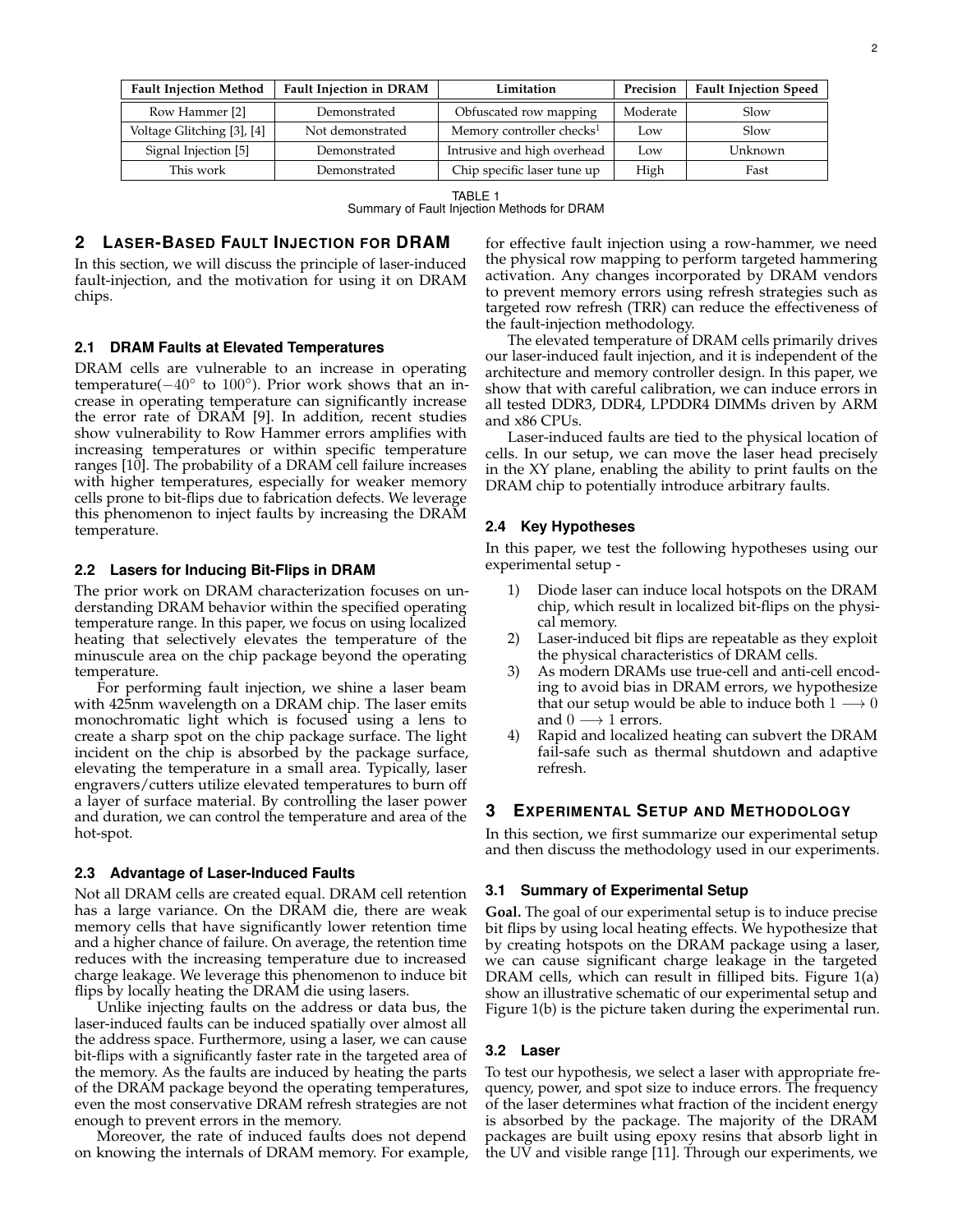

Fig. 1. (a) DRAM Testing setup schematic (b) Setup used to induce the faults experimentally on Raspberry-Pi4

determine that errors can be induced using a blue laser (425 nm) with power in the range of 4W - 5.5W. In addition, a highly focused laser spot of 0.12\*0.15mm gives us precise control over heating a specific location on the chip.

## **3.3 Laser Engraver**

We use the ORTUR Laser Master-2 Engraver [12], which is designed for amateur engraving and laser cutting projects. The ORTUR laser engraver uses the vertically mounted (Zaxis) laser head on the CNC machine, which can move the downward-pointing laser in the XY-plane with high precision. The mounted laser head has a beam of wavelength 425 nm and configurable power with a maximum of 5.5W. By enclosing the engraver, we create a safe Class IV laser that powers off when any unauthorized movement is detected.

## **3.4 Specification of DRAM Chips under Test**

We use X86 and ARM-based systems for our evaluations and the DDR3, DDR4, and LPDDR4 DIMMs. Table 2 summarizes the specifications of DRAMs used in our evaluations. Note that all the DIMMs used in our evaluations are SO-DIMMs that are horizontally mounted, as our current setup uses a vertically mounted laser head. For DDR4 and DDR3 evaluations, we use Intel® CPUs with Haswell® and Kirbylake® microarchitecture, respectively, whereas we use Raspberry-Pi4 with ARM® architecture to test LPDDR4 chips.

|                  | Protocol Number of Chips Vendors   Chip Capacity |            |                           |  |  |  |
|------------------|--------------------------------------------------|------------|---------------------------|--|--|--|
| DDR <sub>4</sub> | 16                                               |            | A, B, C   512MB, 1GB, 2GB |  |  |  |
| DDR3             | 12                                               | A, B, C, D | 512MB, 1GB                |  |  |  |
| LPDDR4           |                                                  |            | 4GB                       |  |  |  |
| TARIE ?          |                                                  |            |                           |  |  |  |

TABLE 2 Specifications of Test DRAM Chips

## **3.5 DRAM Testing Methodology**

To test DRAM chips and log memory errors, we use Memtest86-Pro software [13]. Memtest-86 enables a standardized testing environment with tiny a memory footprint and deterministic memory mapping. For consistency, we need a memory testing framework that operates with a small memory footprint to avoid memory corruption and errors in the testing and logging sequence. For example, during high power testing, the number of errors can exceed more than hundreds of thousands, jeopardizing the consistency of test sequences on the conventional operating systems.

The laser beam is set to move in fixed patterns over the memory chip. While we shine the laser on the chip, the

We use a Bit Fade Test to infer the induced faults in memory. Using Memtest-86, we write the memory with either all 0s or all 1s. Once we write to the memory, we wait for a short duration (30 seconds). We then shine laser over the chip for 2 minutes with varying shapes, speed, and optical power across different runs. After waiting for a short duration (30 seconds), we read back the data present in memory, and log an error if it does not match the initially written data.

Moreover, we verify that our testing methodology does not cause any permanent damage to memory chips. Using our laser engraver, we shine laser across the entire chip on multiple SODIMMs for 10 minutes at the maximum power. We then stress test the SODIMM for multiple test cycles using the RAMCHECK LX module [14] and infer that no memory chips have any permanent damage.

# **4 EXPERIMENTAL EVALUATIONS**

faults.

This section will discuss the experimental evaluation to test key hypotheses and demonstrate the capabilities of laserinduced fault injection for DRAMs.

## **4.1 Experimentally Verifying Local Hotspots**

Localized heating can cause rapid charge leakage in weak cells resulting in bit-flips. To test the local hotspot hypothesis, we design two experiments that quantify reproducibility and overlap in erroneous addresses. If we can induce the errors in the same set of addresses by repeatedly shining the laser on identical physical locations, we can show that the error mechanism is inherent to the physical memory cells and caused by local heating. To that end, we shine a laser on the DRAM chip package to draw a line, as shown in Figure 2 (a). In this experiment, first, we zero out the memory, and then incident the laser for 180 seconds on the DRAM package, and then we log errors. We repeat this several times with identical laser power and physical location. Figure 2 (b) show the total number of unique error addresses added every additional run. If the errors are repeatable, the number of unique addresses added per experiment would drop quickly with every experiment run. Our evaluations with LPDDR4 chips show that we can induce repeatable errors, as even with a large number of repetitions we do not observe additional unique addresses.

Moreover, we test if the overlapping and disjoint physical locations produce overlapping and disjoint errors, respectively. To that end, we draw a solid line as shown in Figure 2(a) and then a dashed line on the same physical location with identical laser power. The dashed and solid lines have overlapped and non-overlapped regions on the DRAM package. Figure 2(c) shows the total number of errors for solid and dashed lines. Furthermore, it shows an overlap of error addresses and disjoint error addresses between the solid and dashed line. We observe a near-complete overlap for errors produced during dashed and solid lines, almost all the errors observed for the dashed line experiments were observed during solid line experiments. Furthermore, we observed a disjoint set of errors that were present for the solid line but not for the dashed line.

<sup>1.</sup> Memory Controllers enforce signal integrity checks making undervolting practically challenging for DRAMs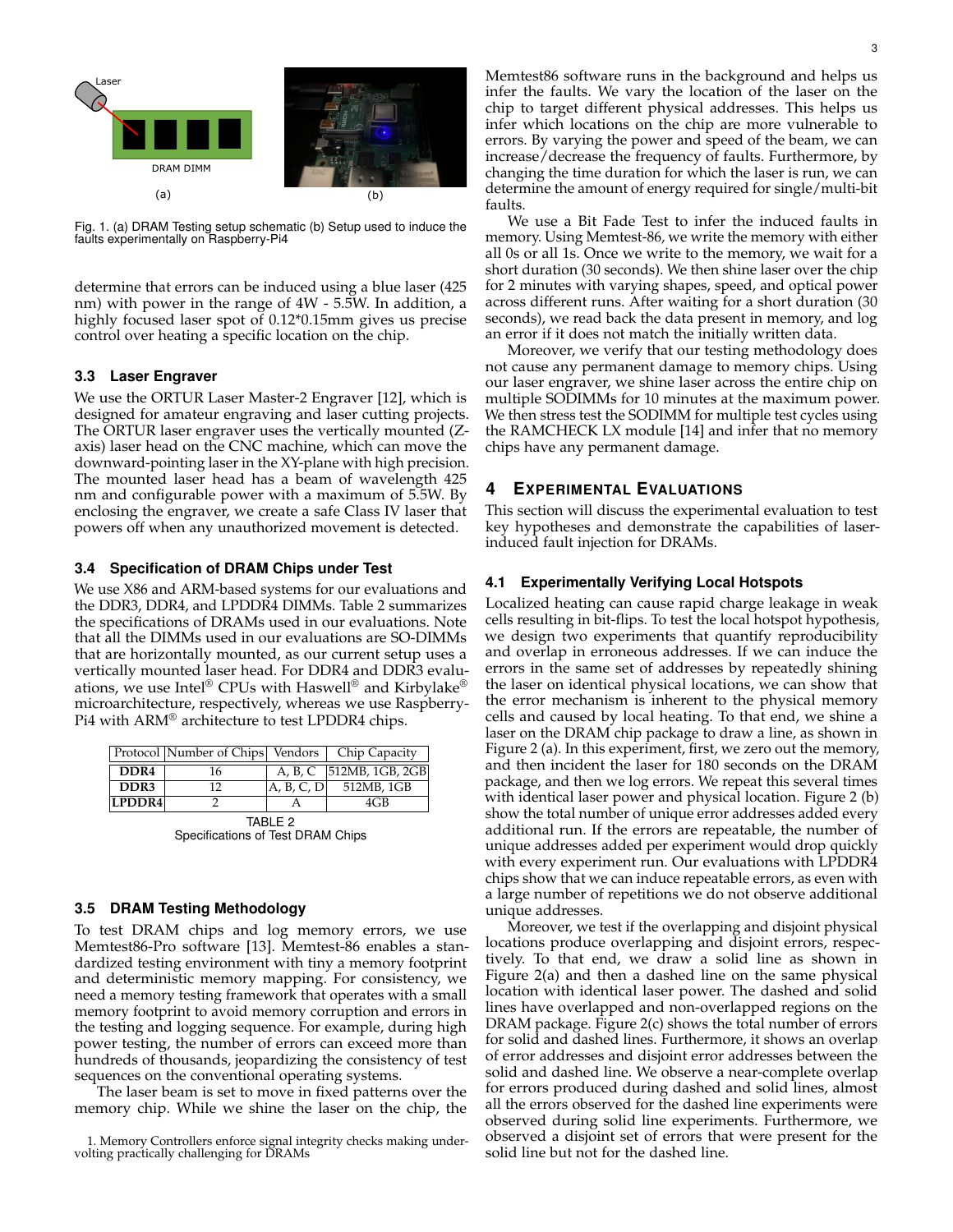

Fig. 2. (a) Illustrative example of lines sketched for repetition and overlap experiments (b) Number of unique errors added for every new experimental run on LPDDR4 chips on three locations (c) Total number of errors logged after sketching a solid and dashed line on DDR3 chip.

## **4.2 Nature of Bitflips**

**Single vs. Multi-bit Errors.** Our experimental evaluation shows that for the majority of the induced faults, we only flip one bit per four-byte data word. However, by using the laser at its peak power and exposing the package for a longer duration, it is possible to induce multi-bit faults in DRAM chips. Note that multi-bit faults per four-byte data are rare for DDR3 and DDR4 DIMMs that use eight chips/rank. As shown in figure 3 the majority are single-bit faults, whereas only a tiny fraction of faults we observe have multiple bit flips. In contrast, for LPDDR4, about 11% of the errors are multi-bit errors. The multi-bit faults result from the DRAM configuration used for the Rasberry-Pi setup, which uses only one DRAM chip.

**Direction of Bit flip Errors.** To test if there is any datadependent bias for laser-induced faults, we test the DRAM chips by writing both all one and all zero data before inducing errors. We observe that we can cause bi-directional faults  $(0 \rightarrow 1$  and  $1 \rightarrow 0)$  on our setup. Figure 4 shows that both types of faults are possible and equally likely. We observe that for DDR4 and LPDDR4 there is a wide gap. However, we believe it is an artifact of the test sequence that we use in our experiments, and it can be augmented to avoid such bias.

For an exact physical location, we observe no overlap between  $0 \rightarrow 1$  and  $1 \rightarrow 0$  errors as the cells that fail to retain ones are different than cells that fail to retain zeros. This behavior is not surprising as modern DRAMs use truecell and anti-cell encoding to mitigate retention errors. We believe, using our experimental setup, we can categorize DRAM cells as the true-cells and the anti-cells.

## **4.3 Statistics of Laser-Induced Faults**

The number of bit-flips primarily depends on the total incident energy, a product of laser power, and time of incidence. We can increase the peak and the average temperature by increasing the laser power. In our experimental setup,





Fig. 4. Direction of laser induced bit-flips for DDR3, DDR4, and LPDDR4.

we control the duty cycle of the laser using pulse width modulation. As shown in Figure 5(a), the number of errors grows exponentially with incident power. We observe a monotonic increase in the total errors with increasing incident power for most DRAM devices that we test. However, the absolute number of errors depends on the physical location, type of chip, and many other device-dependent factors. For example, Table 3 shows that for identical laser power, the number of errors can change dramatically from one location to another.

| DRAM Chip Location-1 Location-2 Location-3 |    |      |       |
|--------------------------------------------|----|------|-------|
| DDR <sub>4</sub>                           |    | 126  | 10125 |
| DDR3                                       | 56 | 1751 | 10540 |
| <b>LPDDR4</b>                              | 42 | 174  | 10219 |
|                                            |    |      |       |

TABLE 3 Not all locations are equally vulnerable.

## **5 EXPERIMENTAL CHALLENGES**

In this section, we will discuss the experimental challenges in enabling precise fault injection.

## **5.1 Catastrophic Errors**

The number of errors induced scales exponentially with laser power as shown in the Figure 5(a). Moreover, beyond certain incident energy, we observe catastrophic errors in our experiments. These catastrophic errors overwhelm the Memtest86, causing memory corruption and crashes. To avoid catastrophic errors, we calibrate the laser power and duration.